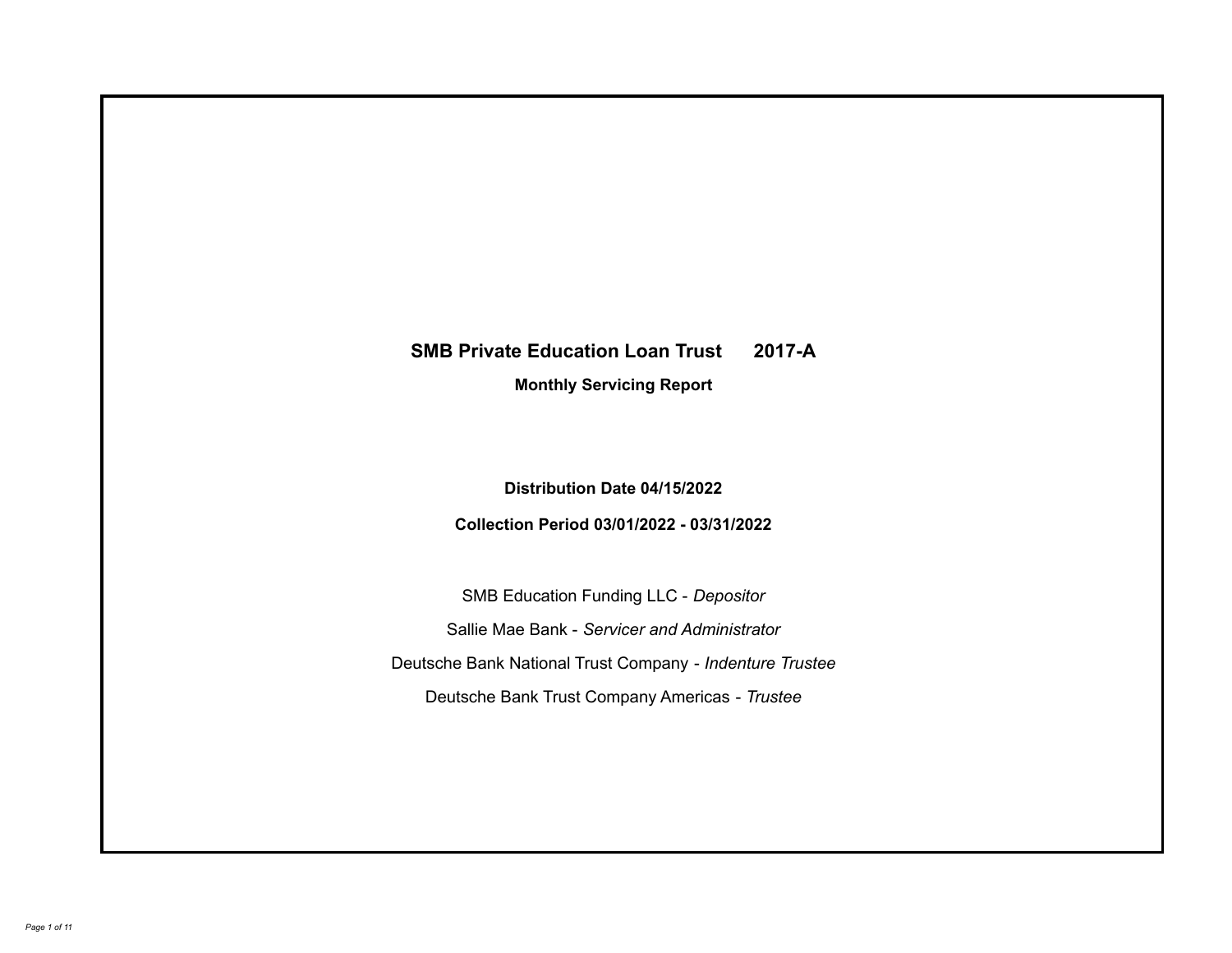A

| А | <b>Student Loan Portfolio Characteristics</b>   | <b>Settlement Date</b><br>02/08/2017 | 02/28/2022       | 03/31/2022       |
|---|-------------------------------------------------|--------------------------------------|------------------|------------------|
|   | <b>Principal Balance</b>                        | \$806,367,084.33                     | \$324,487,954.65 | \$316,384,896.63 |
|   | Interest to be Capitalized Balance              | 46,940,641.95                        | 9,608,779.62     | 8,513,695.50     |
|   | Pool Balance                                    | \$853,307,726.28                     | \$334,096,734.27 | \$324,898,592.13 |
|   |                                                 |                                      |                  |                  |
|   | Weighted Average Coupon (WAC)                   | 8.52%                                | 7.86%            | 8.05%            |
|   | Weighted Average Remaining Term                 | 130.20                               | 124.16           | 123.84           |
|   | Number of Loans                                 | 76,140                               | 31,593           | 30,811           |
|   | Number of Borrowers                             | 72,943                               | 30,128           | 29,393           |
|   | Pool Factor                                     |                                      | 0.391531360      | 0.380751963      |
|   | Since Issued Total Constant Prepayment Rate (1) |                                      | 10.52%           | 10.63%           |
| B | <b>Debt Securities</b><br><b>Cusip/Isin</b>     | 03/15/2022                           |                  | 04/15/2022       |
|   | A <sub>2</sub> A<br>78448WAB1                   | \$91,933,856.99                      |                  | \$88,714,507.24  |
|   |                                                 |                                      |                  |                  |
|   | A <sub>2</sub> B<br>78448WAC9                   | \$91,933,857.00                      |                  | \$88,714,507.25  |
|   | B<br>78448WAD7                                  | \$50,000,000.00                      |                  | \$50,000,000.00  |
| C |                                                 | 03/15/2022                           |                  | 04/15/2022       |
|   | <b>Certificates</b><br><b>Cusip/Isin</b>        |                                      |                  |                  |
|   | 78448W105<br>Residual                           | \$100,000.00                         |                  | \$100,000.00     |
|   |                                                 |                                      |                  |                  |
| D | <b>Account Balances</b>                         | 03/15/2022                           |                  | 04/15/2022       |
|   | Reserve Account Balance                         | \$2,161,726.00                       |                  | \$2,161,726.00   |
|   |                                                 |                                      |                  |                  |
| E | <b>Asset / Liability</b>                        | 03/15/2022                           |                  | 04/15/2022       |
|   | Overcollateralization Percentage                | 30.00%                               |                  | 30.00%           |
|   | Specified Overcollateralization Amount          | \$100,229,020.28                     |                  | \$97,469,577.64  |

(1) For additional information, see 'Since Issued CPR Methodology' found in section VIII of this report .

Actual Overcollateralization Amount \$100,229,020.28

\$97,469,577.64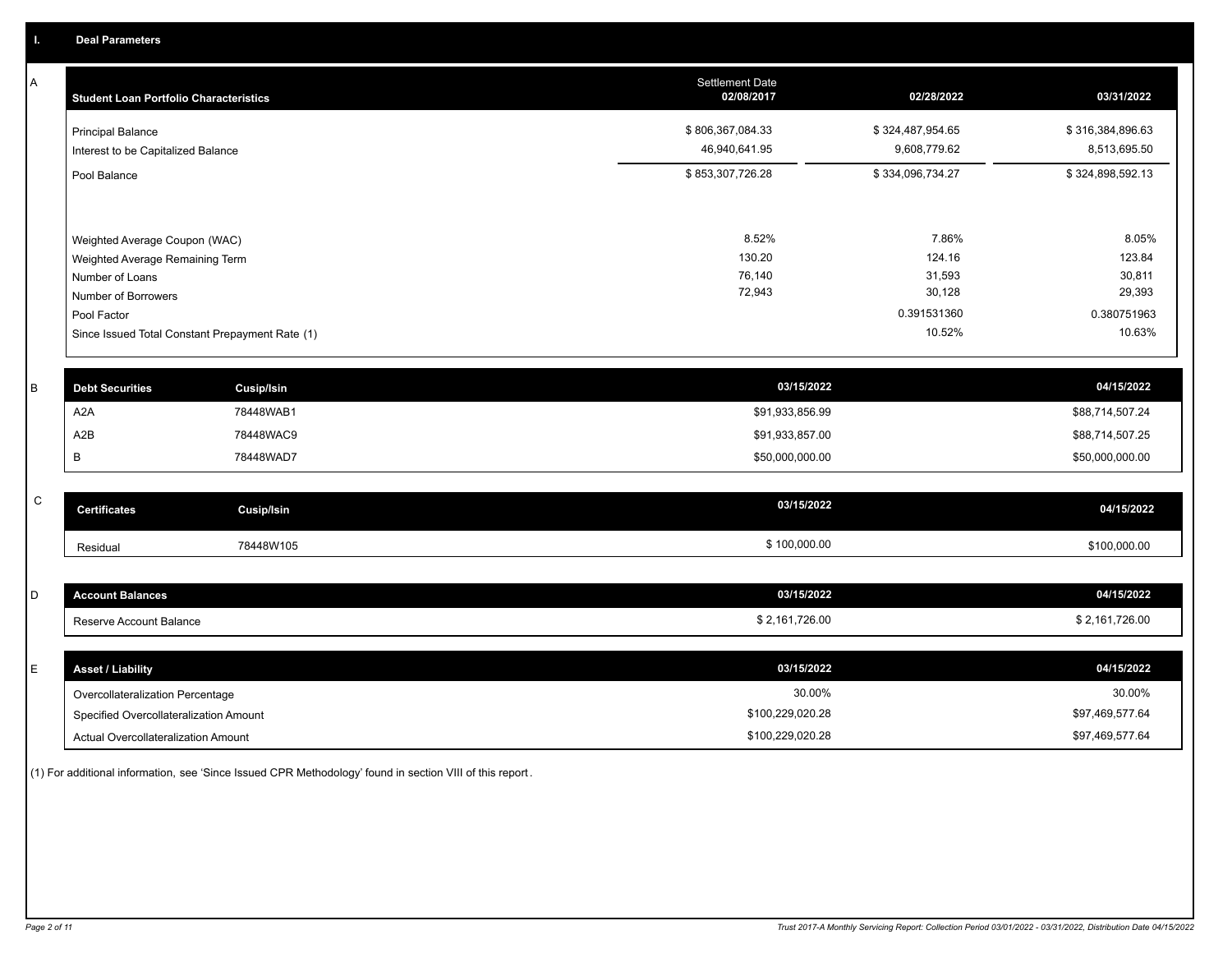# **II. 2017-A Trust Activity 03/01/2022 through 03/31/2022**

| $\mathsf{A}$ | <b>Student Loan Principal Receipts</b> |                |
|--------------|----------------------------------------|----------------|
|              | <b>Borrower Principal</b>              | 8,444,139.99   |
|              | Seller Principal Reimbursement         | 0.00           |
|              | Servicer Principal Reimbursement       | 0.00           |
|              | <b>Other Principal Deposits</b>        | 139,605.84     |
|              | <b>Total Principal Receipts</b>        | \$8,583,745.83 |

## B **Student Loan Interest Receipts**

| <b>Total Interest Receipts</b>  | \$1,782,558.10 |
|---------------------------------|----------------|
| <b>Other Interest Deposits</b>  | 468.53         |
| Servicer Interest Reimbursement | 0.00           |
| Seller Interest Reimbursement   | 0.00           |
| Borrower Interest               | 1,782,089.57   |

| С       | <b>Recoveries on Realized Losses</b>                             | \$137,009.85    |
|---------|------------------------------------------------------------------|-----------------|
| D       | <b>Investment Income</b>                                         | \$1,075.90      |
| Е       | <b>Funds Borrowed from Next Collection Period</b>                | \$0.00          |
|         | <b>Funds Repaid from Prior Collection Period</b>                 | \$0.00          |
| G       | Loan Sale or Purchase Proceeds                                   | \$0.00          |
| H       | Initial Deposits to Distribution Account                         | \$0.00          |
|         | <b>Excess Transferred from Other Accounts</b>                    | \$0.00          |
| J       | <b>Borrower Benefit Reimbursements</b>                           | \$0.00          |
| K       | <b>Other Deposits</b>                                            | \$0.00          |
| L.      | <b>Other Fees Collected</b>                                      | \$0.00          |
| M       | <b>AVAILABLE FUNDS</b>                                           | \$10,504,389.68 |
| N       | Non-Cash Principal Activity During Collection Period             | \$480,687.81    |
| $\circ$ | Aggregate Purchased Amounts by the Depositor, Servicer or Seller | \$140,074.37    |
| P       | Aggregate Loan Substitutions                                     | \$0.00          |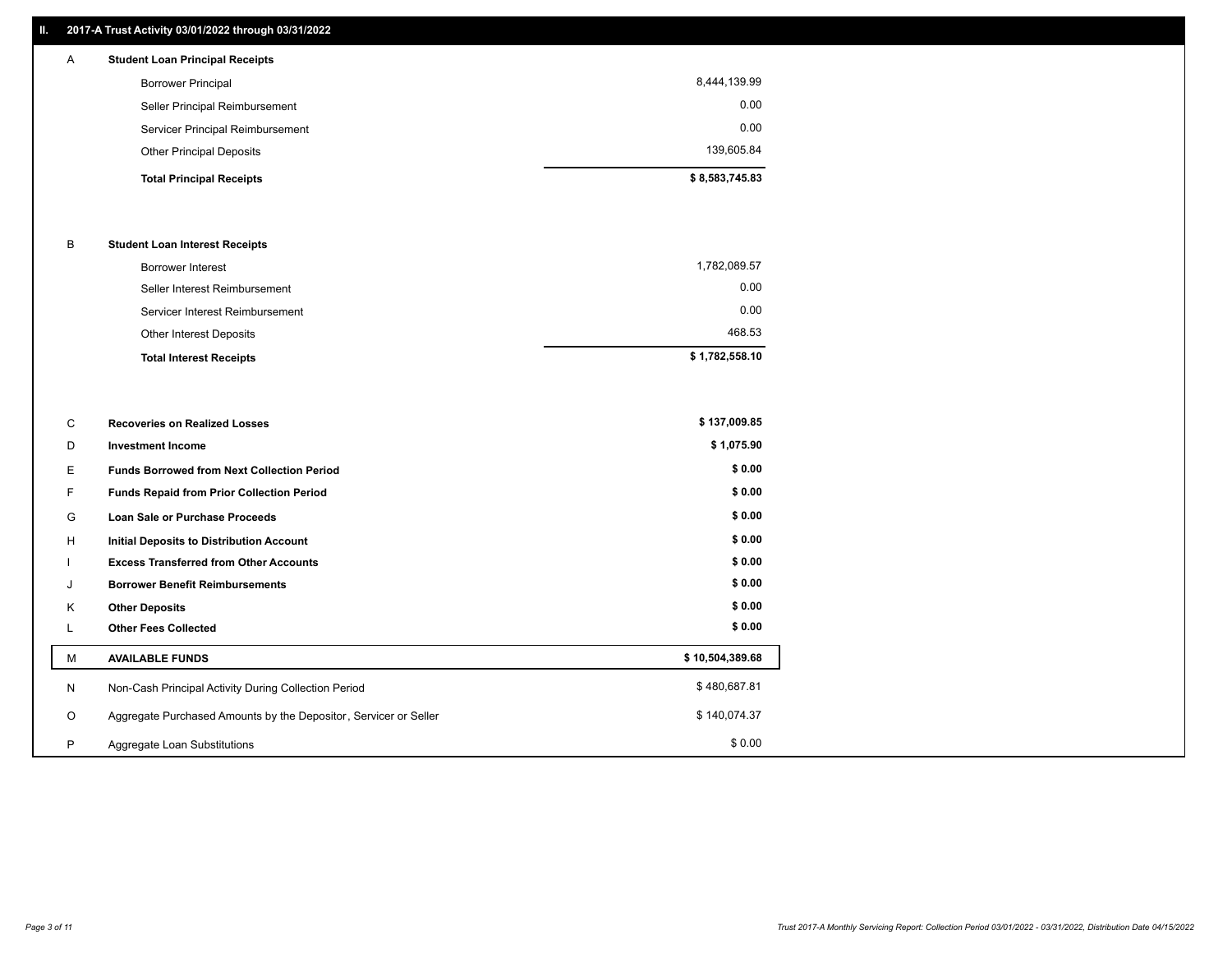|                   | <b>Loans by Repayment Status</b> |                          |            |                                                           |                |                            |                          |         |                                                           |                |                            |
|-------------------|----------------------------------|--------------------------|------------|-----------------------------------------------------------|----------------|----------------------------|--------------------------|---------|-----------------------------------------------------------|----------------|----------------------------|
|                   |                                  |                          | 03/31/2022 |                                                           |                | 02/28/2022                 |                          |         |                                                           |                |                            |
|                   |                                  | <b>Wtd Avg</b><br>Coupon | # Loans    | Principal and<br><b>Interest Accrued</b><br>to Capitalize | % of Principal | % of Loans in<br>Repay (1) | <b>Wtd Avg</b><br>Coupon | # Loans | Principal and<br><b>Interest Accrued</b><br>to Capitalize | % of Principal | % of Loans in<br>Repay (1) |
| INTERIM:          | IN SCHOOL                        | 9.23%                    | 431        | \$6,712,574.64                                            | 2.066%         | $-$ %                      | 9.02%                    | 439     | \$6,761,067.49                                            | 2.024%         | $-$ %                      |
|                   | GRACE                            | 8.71%                    | 133        | \$1,982,198.79                                            | 0.610%         | $-$ %                      | 8.60%                    | 142     | \$2,229,575.98                                            | 0.667%         | $-$ %                      |
|                   | <b>DEFERMENT</b>                 | 8.91%                    | 1,732      | \$24,551,801.14                                           | 7.557%         | $-$ %                      | 8.76%                    | 2,201   | \$30,378,919.57                                           | 9.093%         | $-$ %                      |
| <b>REPAYMENT:</b> | <b>CURRENT</b>                   | 7.92%                    | 27,092     | \$272,420,858.69                                          | 83.848%        | 93.406%                    | 7.70%                    | 27,296  | \$274,364,726.08                                          | 82.121%        | 93.091%                    |
|                   | 30-59 DAYS DELINQUENT            | 8.36%                    | 482        | \$6,118,540.57                                            | 1.883%         | 2.098%                     | 8.49%                    | 603     | \$7,829,190.68                                            | 2.343%         | 2.656%                     |
|                   | 60-89 DAYS DELINQUENT            | 8.63%                    | 307        | \$4,668,780.90                                            | 1.437%         | 1.601%                     | 8.54%                    | 319     | \$4,612,220.30                                            | 1.381%         | 1.565%                     |
|                   | 90+ DAYS DELINQUENT              | 8.61%                    | 236        | \$3,470,085.80                                            | 1.068%         | 1.190%                     | 8.58%                    | 245     | \$3,586,456.02                                            | 1.073%         | 1.217%                     |
|                   | FORBEARANCE                      | 7.82%                    | 398        | \$4,973,751.60                                            | 1.531%         | 1.705%                     | 7.51%                    | 348     | \$4,334,578.15                                            | 1.297%         | 1.471%                     |
| <b>TOTAL</b>      |                                  |                          | 30,811     | \$324,898,592.13                                          | 100.00%        | 100.00%                    |                          | 31,593  | \$334,096,734.27                                          | 100.00%        | 100.00%                    |

Percentages may not total 100% due to rounding \*

1 Loans classified in "Repayment" include any loan for which interim interest only, \$25 fixed payments or full principal and interest payments are due.

|                         |                                                                                                                            |                          | <b>Loans by Borrower Status</b> |                                                                  |                |                                |                          |         |                                                                  |                |                                |
|-------------------------|----------------------------------------------------------------------------------------------------------------------------|--------------------------|---------------------------------|------------------------------------------------------------------|----------------|--------------------------------|--------------------------|---------|------------------------------------------------------------------|----------------|--------------------------------|
|                         |                                                                                                                            |                          | 03/31/2022                      |                                                                  |                | 02/28/2022                     |                          |         |                                                                  |                |                                |
|                         |                                                                                                                            | <b>Wtd Avg</b><br>Coupon | # Loans                         | <b>Principal and</b><br><b>Interest Accrued</b><br>to Capitalize | % of Principal | % of Loans in<br>P&I Repay (2) | <b>Wtd Avg</b><br>Coupon | # Loans | <b>Principal and</b><br><b>Interest Accrued</b><br>to Capitalize | % of Principal | % of Loans in<br>P&I Repay (2) |
| <b>INTERIM:</b>         | IN SCHOOL                                                                                                                  | 8.85%                    | 817                             | \$12,368,840.91                                                  | 3.807%         | $-$ %                          | 8.62%                    | 836     | \$12,474,629.45                                                  | 3.734%         | $-$ %                          |
|                         | <b>GRACE</b>                                                                                                               | 8.50%                    | 238                             | \$3,348,949.64                                                   | 1.031%         | $-$ %                          | 8.40%                    | 264     | \$3,930,558.71                                                   | 1.176%         | $-$ %                          |
|                         | <b>DEFERMENT</b>                                                                                                           | 8.53%                    | 3,149                           | \$42,001,256.74                                                  | 12.927%        | $-$ %                          | 8.39%                    | 3,992   | \$52,181,896.02                                                  | 15.619%        | $-$ %                          |
| P&I REPAYMENT:          | <b>CURRENT</b>                                                                                                             | 7.91%                    | 25,203                          | \$248,207,244.91                                                 | 76.395%        | 92.899%                        | 7.67%                    | 25,016  | \$245,466,318.39                                                 | 73.472%        | 92.451%                        |
|                         | 30-59 DAYS DELINQUENT                                                                                                      | 8.36%                    | 471                             | \$5,965,311.74                                                   | 1.836%         | 2.233%                         | 8.50%                    | 588     | \$7,675,391.20                                                   | 2.297%         | 2.891%                         |
|                         | 60-89 DAYS DELINQUENT                                                                                                      | 8.63%                    | 302                             | \$4,594,850.11                                                   | 1.414%         | 1.720%                         | 8.55%                    | 309     | \$4,488,265.64                                                   | 1.343%         | 1.690%                         |
|                         | 90+ DAYS DELINQUENT                                                                                                        | 8.62%                    | 233                             | \$3,438,386.48                                                   | 1.058%         | 1.287%                         | 8.60%                    | 239     | \$3,525,015.60                                                   | 1.055%         | 1.328%                         |
|                         | <b>FORBEARANCE</b>                                                                                                         | 7.82%                    | 398                             | \$4,973,751.60                                                   | 1.531%         | 1.862%                         | 7.51%                    | 349     | \$4,354,659.26                                                   | 1.303%         | 1.640%                         |
| <b>TOTAL</b><br>$\star$ | Percentages may not total 100% due to rounding                                                                             |                          | 30,811                          | \$324,898,592.13                                                 | 100.00%        | 100.00%                        |                          | 31,593  | \$334,096,734.27                                                 | 100.00%        | 100.00%                        |
| 2                       | Loans classified in "P&I Repayment" includes only those loans for which scheduled principal and interest payments are due. |                          |                                 |                                                                  |                |                                |                          |         |                                                                  |                |                                |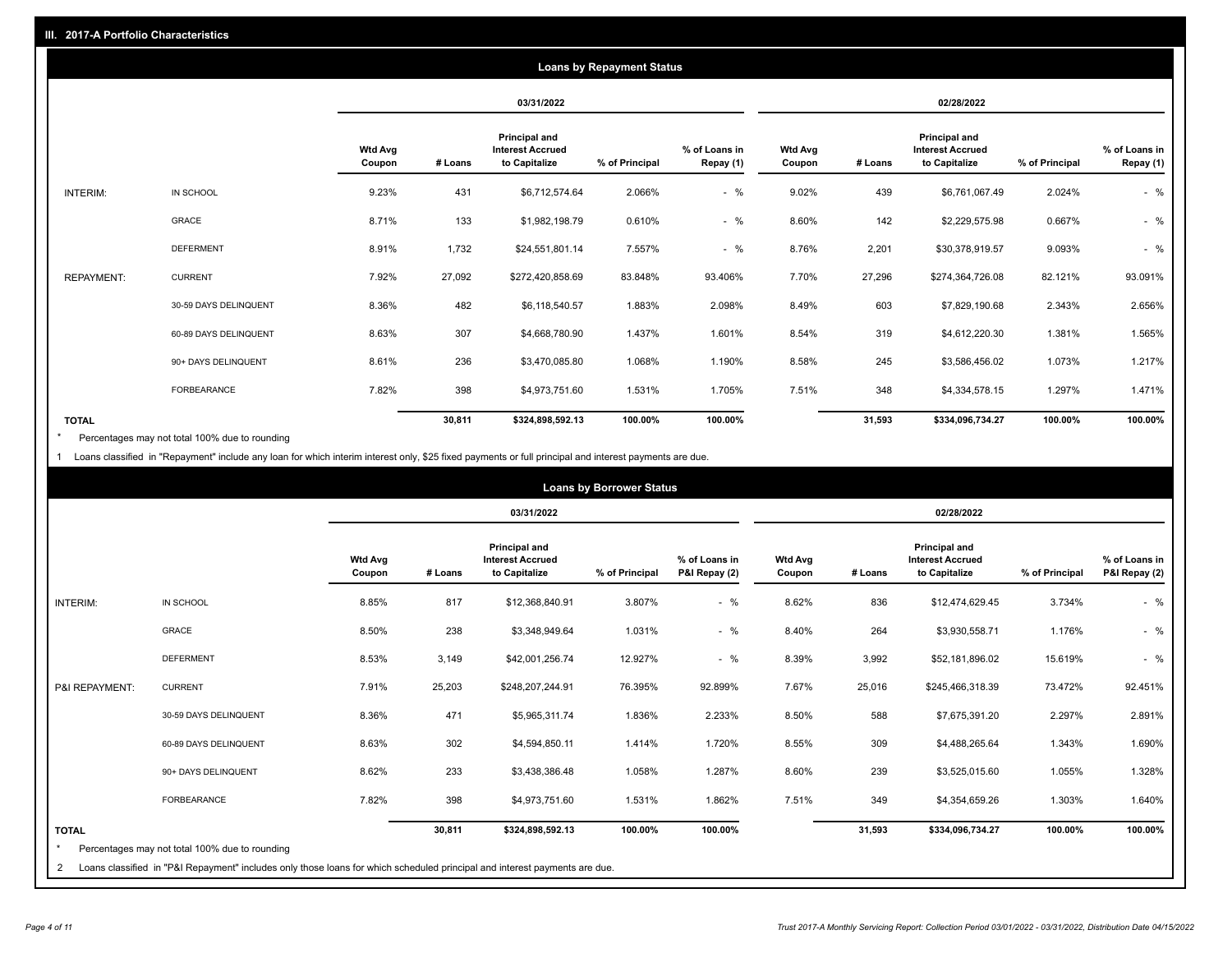|                                                                                        | 3/31/2022        | 2/28/2022        |  |
|----------------------------------------------------------------------------------------|------------------|------------------|--|
| Pool Balance                                                                           | \$324,898,592.13 | \$334,096,734.27 |  |
| Total # Loans                                                                          | 30,811           | 31,593           |  |
| Total # Borrowers                                                                      | 29,393           | 30,128           |  |
| Weighted Average Coupon                                                                | 8.05%            | 7.86%            |  |
| Weighted Average Remaining Term                                                        | 123.84           | 124.16           |  |
| Percent of Pool - Cosigned                                                             | 93.2%            | 93.2%            |  |
| Percent of Pool - Non Cosigned                                                         | 6.8%             | 6.8%             |  |
| Borrower Interest Accrued for Period                                                   | \$2,142,949.97   | \$1,952,620.28   |  |
| Outstanding Borrower Interest Accrued                                                  | \$11,809,373.48  | \$12,783,800.61  |  |
| Gross Principal Realized Loss - Periodic *                                             | \$771,334.45     | \$844,124.40     |  |
| Gross Principal Realized Loss - Cumulative *                                           | \$39,496,415.17  | \$38,725,080.72  |  |
| Recoveries on Realized Losses - Periodic                                               | \$137,009.85     | \$85,248.63      |  |
| Recoveries on Realized Losses - Cumulative                                             | \$5,736,160.65   | \$5,599,150.80   |  |
| Net Losses - Periodic                                                                  | \$634,324.60     | \$758,875.77     |  |
| Net Losses - Cumulative                                                                | \$33,760,254.52  | \$33,125,929.92  |  |
| Non-Cash Principal Activity - Capitalized Interest                                     | \$1,286,809.05   | \$388,781.42     |  |
| Since Issued Total Constant Prepayment Rate (CPR) (1)                                  | 10.63%           | 10.52%           |  |
| <b>Loan Substitutions</b>                                                              | \$0.00           | \$0.00           |  |
| <b>Cumulative Loan Substitutions</b>                                                   | \$0.00           | \$0.00           |  |
| <b>Unpaid Servicing Fees</b>                                                           | \$0.00           | \$0.00           |  |
| <b>Unpaid Administration Fees</b>                                                      | \$0.00           | \$0.00           |  |
| <b>Unpaid Carryover Servicing Fees</b>                                                 | \$0.00           | \$0.00           |  |
| Note Interest Shortfall                                                                | \$0.00           | \$0.00           |  |
| Loans in Modification                                                                  | \$26,635,667.78  | \$27,874,556.50  |  |
| % of Loans in Modification as a % of Loans in Repayment (P&I)                          | 10.16%           | 10.68%           |  |
| % Annualized Gross Principal Realized Loss - Periodic as a %                           |                  |                  |  |
| of Loans in Repayment (P&I) * 12                                                       | 3.53%            | 3.88%            |  |
| % Gross Principal Realized Loss - Cumulative as a % of<br><b>Original Pool Balance</b> | 4.63%            | 4.54%            |  |

\* In accordance with the Servicer's current policies and procedures, after September 1, 2017 loans subject to bankruptcy claims generally will not be reported as a charged- off unless and until they are delinquent for 120

(1) For additional information, see 'Since Issued CPR Methodology' found in section VIII of this report .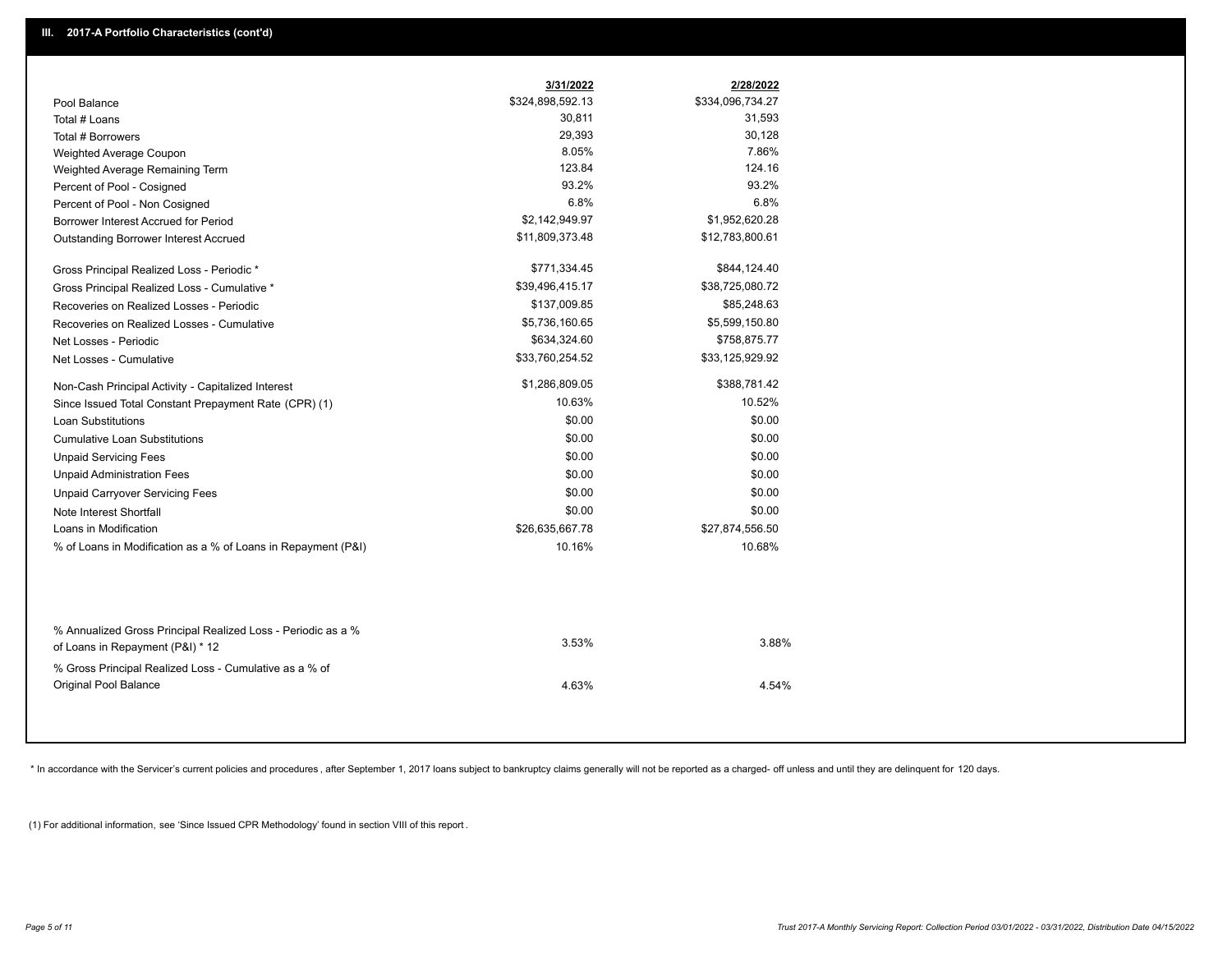#### **Loan Program**  A

|                                    | Weighted<br>Average | # LOANS     | <b>\$ AMOUNT</b> | $%$ *    |
|------------------------------------|---------------------|-------------|------------------|----------|
| - Smart Option Interest-Only Loans | 6.95%               | 6,124       | \$41,438,999.61  | 12.754%  |
| - Smart Option Fixed Pay Loans     | 8.05%               | 8,131       | \$102,208,540.84 | 31.459%  |
| - Smart Option Deferred Loans      | 8.31%               | 16.556      | \$181,251,051.68 | 55.787%  |
| - Other Loan Programs              | $0.00\%$            | $\mathbf 0$ | \$0.00           | 0.000%   |
| <b>Total</b>                       | 8.05%               | 30,811      | \$324,898,592.13 | 100.000% |

\* Percentages may not total 100% due to rounding

B

C

**Index Type**

|                       | Weighted<br>Average | # LOANS | <b>\$ AMOUNT</b> | $%$ *     |
|-----------------------|---------------------|---------|------------------|-----------|
| - Fixed Rate Loans    | 8.01%               | 6,427   | \$80,450,197.64  | 24.762%   |
| - LIBOR Indexed Loans | 8.07%               | 24,384  | \$244,448,394.49 | 75.238%   |
| - Other Index Rates   | $0.00\%$            |         | \$0.00           | $0.000\%$ |
| <b>Total</b>          | 8.05%               | 30,811  | \$324,898,592.13 | 100.000%  |

\* Percentages may not total 100% due to rounding

# **Weighted Average Recent FICO**

| 2,006<br>1,909<br>3,208 | \$23,000,198.79<br>\$21,962,967.85<br>\$36,789,528.44 | 7.079%<br>6.760%<br>11.323% |
|-------------------------|-------------------------------------------------------|-----------------------------|
|                         |                                                       |                             |
|                         |                                                       |                             |
|                         |                                                       |                             |
| 6,415                   | \$70,652,018.01                                       | 21.746%                     |
| 17,272                  | \$172,480,506.22                                      | 53.087%                     |
|                         | \$13,372.82                                           | 0.004%                      |
| 30,811                  | \$324,898,592.13                                      | 100.000%                    |
|                         |                                                       |                             |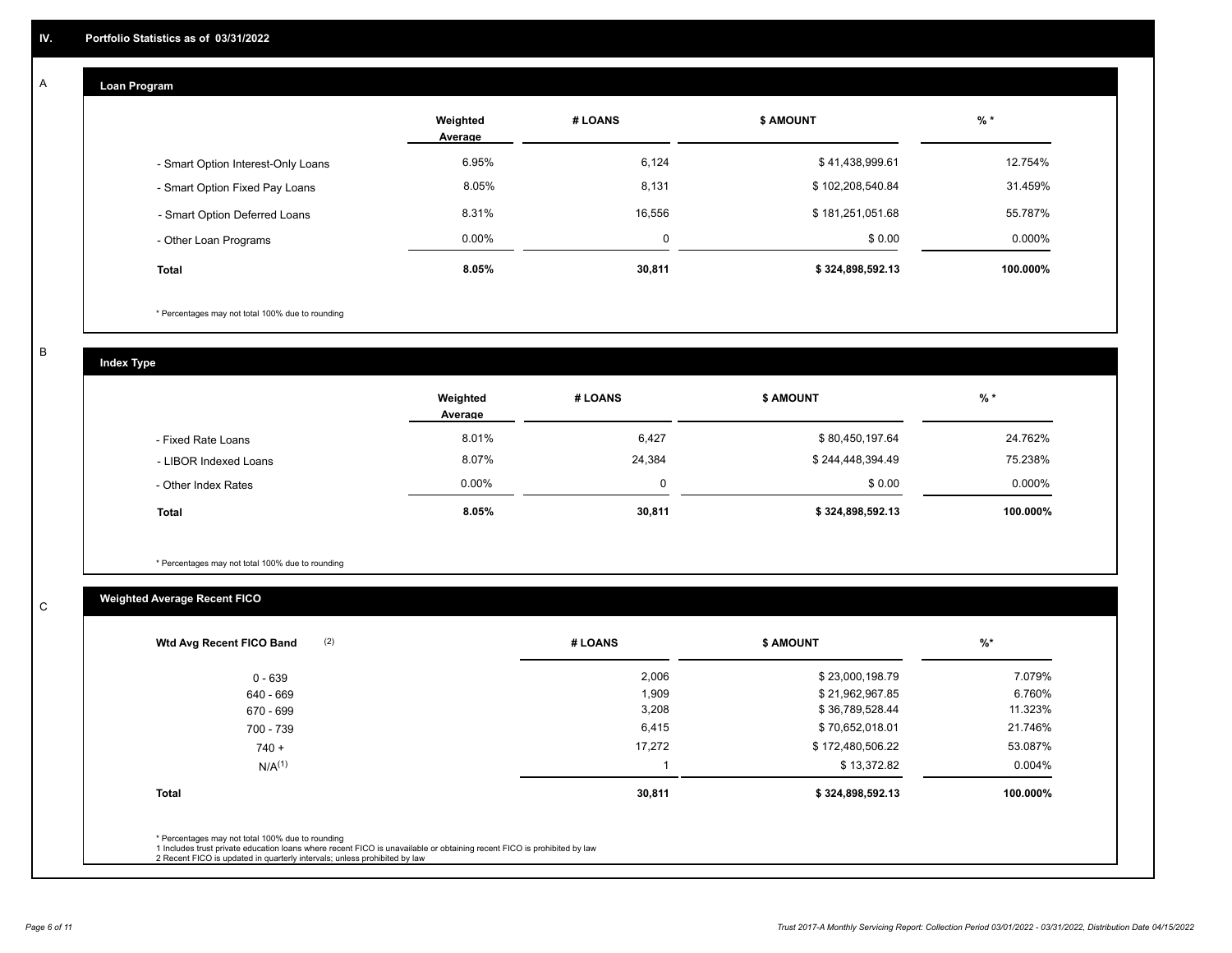| V. | 2017-A Reserve Account, Principal Distribution, and R-2 Certificate Calculations     |                                                                                                                                                                                                    |  |
|----|--------------------------------------------------------------------------------------|----------------------------------------------------------------------------------------------------------------------------------------------------------------------------------------------------|--|
| А. | <b>Reserve Account</b>                                                               |                                                                                                                                                                                                    |  |
|    | Specified Reserve Account Balance                                                    | \$2,161,726.00                                                                                                                                                                                     |  |
|    | Actual Reserve Account Balance                                                       | \$2,161,726.00                                                                                                                                                                                     |  |
| В. | <b>Principal Distribution Amount</b>                                                 |                                                                                                                                                                                                    |  |
|    | Class A Notes Outstanding<br>i.                                                      | \$183,867,713.99                                                                                                                                                                                   |  |
|    | Pool Balance<br>ii.                                                                  | \$324,898,592.13                                                                                                                                                                                   |  |
|    | First Priority Principal Distribution Amount (i - ii)<br>iii.                        | \$0.00                                                                                                                                                                                             |  |
|    | Class A and B Notes Outstanding<br>iv.                                               | \$233,867,713.99                                                                                                                                                                                   |  |
|    | First Priority Principal Distribution Amount<br>۷.                                   | \$0.00                                                                                                                                                                                             |  |
|    | Pool Balance<br>vi.                                                                  | \$324,898,592.13                                                                                                                                                                                   |  |
|    | Specified Overcollateralization Amount<br>vii.                                       | \$97,469,577.64                                                                                                                                                                                    |  |
|    | Regular Principal Distribution Amount (if (iv > 0, (iv - v) - (vi - vii))<br>viii.   | \$6,438,699.50                                                                                                                                                                                     |  |
|    | Pool Balance<br>ix.                                                                  | \$324,898,592.13                                                                                                                                                                                   |  |
|    | 10% of Initial Pool Balance<br>х.                                                    | \$85,330,772.63                                                                                                                                                                                    |  |
|    | First Priority Principal Distribution Amount<br>xi.                                  | \$0.00                                                                                                                                                                                             |  |
|    | Regular Principal Distribution Amount<br>xii.                                        | \$6,438,699.50                                                                                                                                                                                     |  |
|    | Available Funds (after payment of waterfall items A through I)<br>xiii.              | \$3,358,503.39                                                                                                                                                                                     |  |
|    | xiv. Additional Principal Distribution Amount (if(vi <= x,min(xiii, vi - xi - xii))) | \$0.00                                                                                                                                                                                             |  |
| C. | R-2 Certificate                                                                      |                                                                                                                                                                                                    |  |
|    | <b>Previous Notional Balance</b>                                                     | \$52,541,061.00                                                                                                                                                                                    |  |
|    | Shortfall of Principal                                                               | \$0.00                                                                                                                                                                                             |  |
|    | Shortfall of Interest                                                                | \$0.00                                                                                                                                                                                             |  |
|    | <b>Current Notional Balance</b><br>Excess Distribution Allocated (1)                 | \$52,541,061.00<br>\$935,326.01                                                                                                                                                                    |  |
|    |                                                                                      |                                                                                                                                                                                                    |  |
| D. | R-3 Certificate                                                                      |                                                                                                                                                                                                    |  |
|    | <b>Previous Notional Balance</b>                                                     | \$4,509,419.28                                                                                                                                                                                     |  |
|    | Remaining Principal Collections (2)                                                  | \$0.00                                                                                                                                                                                             |  |
|    | <b>Current Notional Balance</b>                                                      | \$3,738,084.83                                                                                                                                                                                     |  |
|    |                                                                                      | 1. Until the notional amount of the R-2 Certificate is reduced to zero and if there is excess cash through the distribution available it will be distributed to the R-2 Certificate, otherwise the |  |
|    | amount will be zero                                                                  | 2. Payments will be made after the principal balance of each class of notes has been reduced to zero and the pool balance is less than or equal to the principal balance of the R-3                |  |

**Certificate**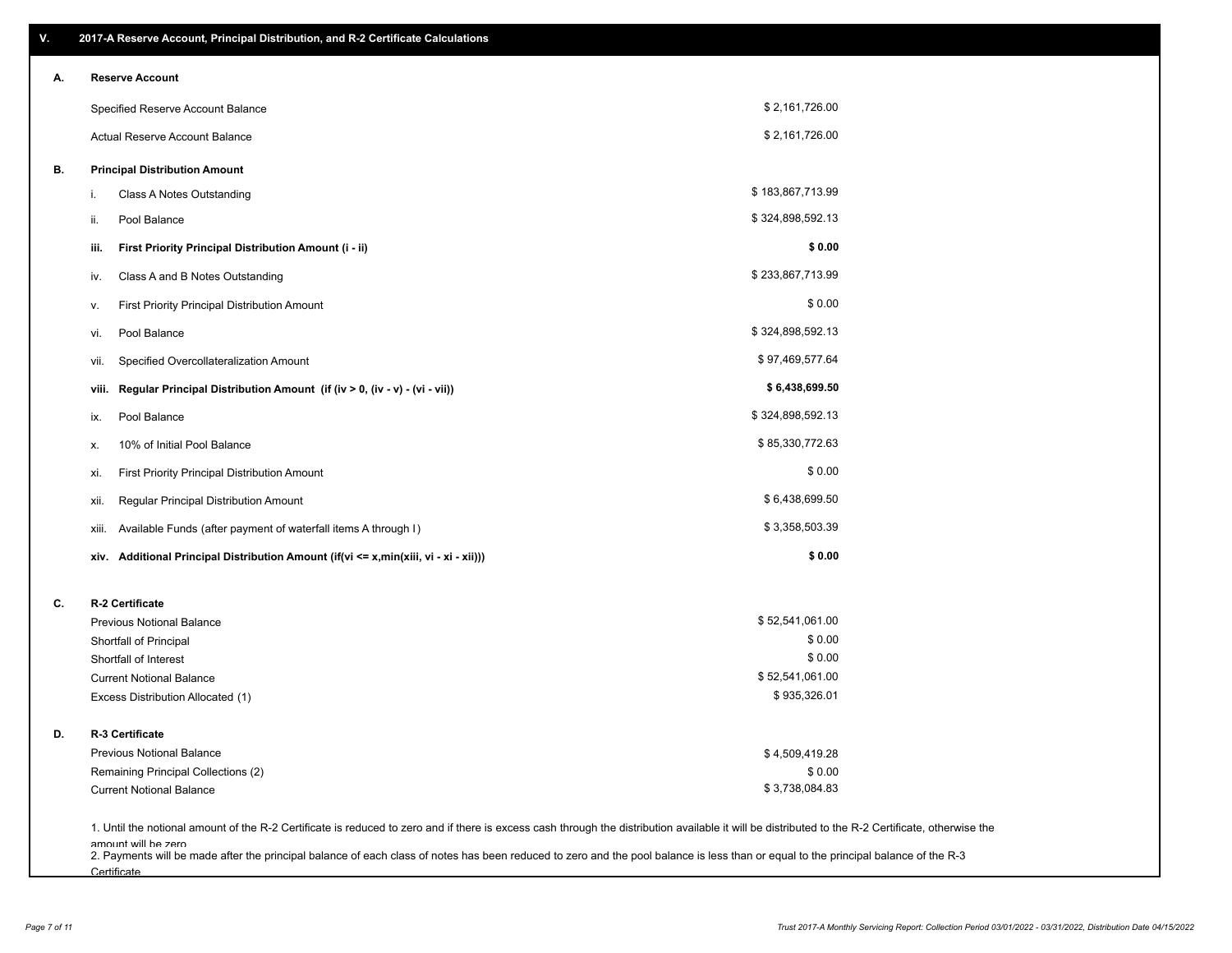|                                                              | Paid           | <b>Funds Balance</b> |
|--------------------------------------------------------------|----------------|----------------------|
| <b>Total Available Funds</b>                                 |                | \$10,504,389.68      |
| <b>Trustee Fees</b><br>A                                     | \$13,125.00    | \$10,491,264.68      |
| B<br><b>Servicing Fees</b>                                   | \$216,610.89   | \$10,274,653.79      |
| C<br>i. Administration Fees                                  | \$8,333.00     | \$10,266,320.79      |
| ii. Unreimbursed Administrator Advances plus any Unpaid      | \$0.00         | \$10,266,320.79      |
| D<br>Class A Noteholders Interest Distribution Amount        | \$323,284.57   | \$9,943,036.22       |
| E.<br><b>First Priority Principal Payment</b>                | \$0.00         | \$9,943,036.22       |
| F<br><b>Class B Noteholders Interest Distribution Amount</b> | \$145,833.33   | \$9,797,202.89       |
| <b>Reinstatement Reserve Account</b><br>G                    | \$0.00         | \$9,797,202.89       |
| H<br><b>Regular Principal Distribution</b>                   | \$6,438,699.50 | \$3,358,503.39       |
| <b>Carryover Servicing Fees</b>                              | \$0.00         | \$3,358,503.39       |
| Additional Principal Distribution Amount<br>J                | \$0.00         | \$3,358,503.39       |
| Unpaid Expenses of Trustee<br>Κ                              | \$0.00         | \$3,358,503.39       |
| Unpaid Expenses of Administrator<br>L                        | \$0.00         | \$3,358,503.39       |
| M<br>i. Remaining Funds to the R-1 Certificateholder(s)      | \$2,423,177.38 | \$935,326.01         |
| ii. Remaining Funds to the R-2 Certificateholder(s)          | \$935,326.01   | \$0.00               |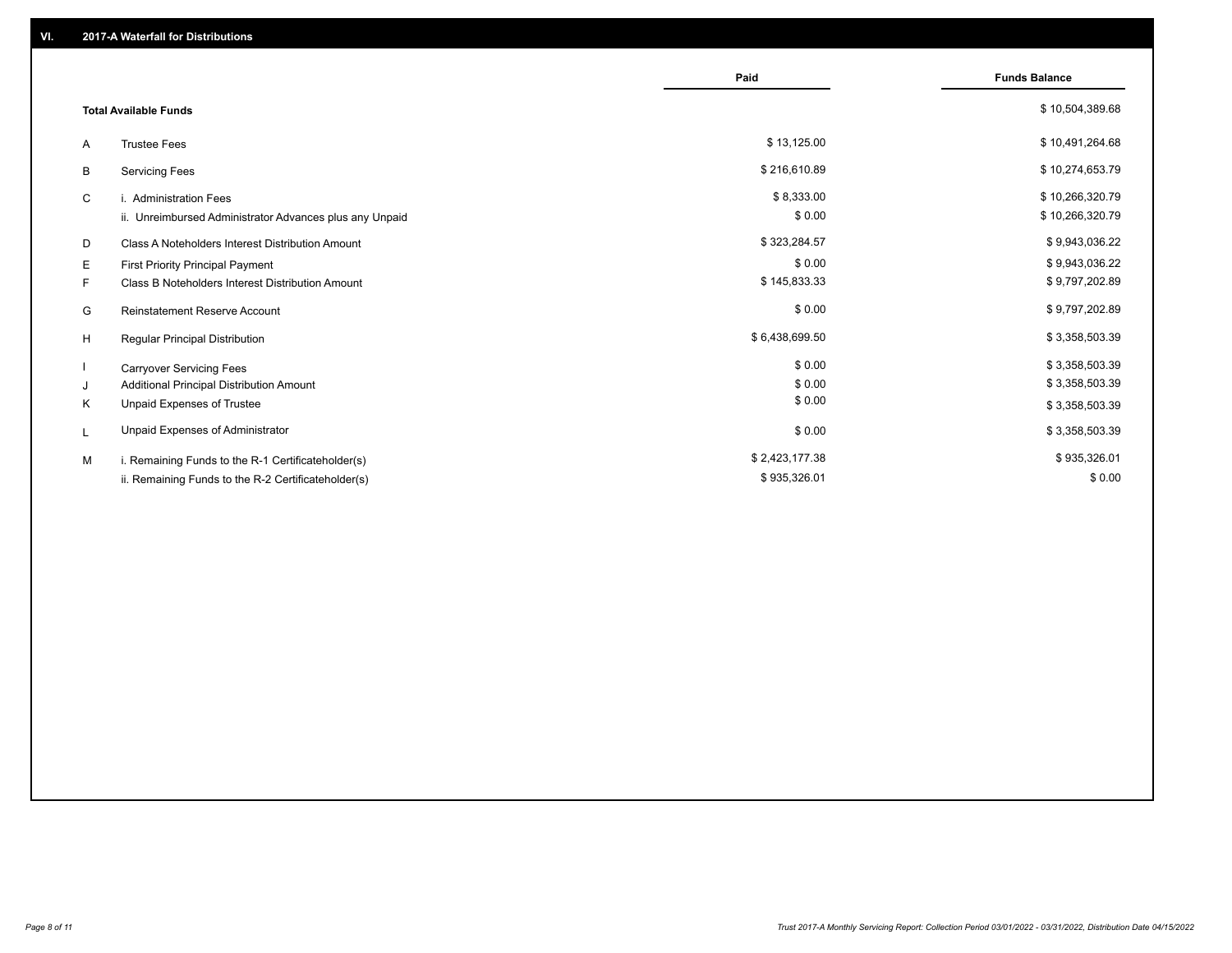| <b>Distribution Amounts</b>                                |                         |                         |                         |
|------------------------------------------------------------|-------------------------|-------------------------|-------------------------|
|                                                            | A <sub>2</sub> A        | A2B                     | в                       |
| Cusip/Isin                                                 | 78448WAB1               | 78448WAC9               | 78448WAD7               |
| <b>Beginning Balance</b>                                   | \$91,933,856.99         | \$91,933,857.00         | \$50,000,000.00         |
| Index                                                      | <b>FIXED</b>            | <b>LIBOR</b>            | <b>FIXED</b>            |
| Spread/Fixed Rate                                          | 2.88%                   | 0.90%                   | 3.50%                   |
| Record Date (Days Prior to Distribution)                   | 1 NEW YORK BUSINESS DAY | 1 NEW YORK BUSINESS DAY | 1 NEW YORK BUSINESS DAY |
| <b>Accrual Period Begin</b>                                | 3/15/2022               | 3/15/2022               | 3/15/2022               |
| <b>Accrual Period End</b>                                  | 4/15/2022               | 4/15/2022               | 4/15/2022               |
| <b>Daycount Fraction</b>                                   | 0.08333333              | 0.08611111              | 0.08333333              |
| Interest Rate*                                             | 2.88000%                | 1.29657%                | 3.50000%                |
| <b>Accrued Interest Factor</b>                             | 0.002400000             | 0.001116491             | 0.002916667             |
| <b>Current Interest Due</b>                                | \$220,641.26            | \$102,643.31            | \$145,833.33            |
| Interest Shortfall from Prior Period Plus Accrued Interest | $\mathsf{\$}$ -         | $\mathcal{S}$ -         | $$ -$                   |
| <b>Total Interest Due</b>                                  | \$220,641.26            | \$102,643.31            | \$145,833.33            |
| <b>Interest Paid</b>                                       | \$220,641.26            | \$102,643.31            | \$145,833.33            |
| <b>Interest Shortfall</b>                                  | $\mathsf{\$}$ -         | $\mathsf{\$}$ -         | $$ -$                   |
| <b>Principal Paid</b>                                      | \$3,219,349.75          | \$3,219,349.75          | $$ -$                   |
| <b>Ending Principal Balance</b>                            | \$88,714,507.24         | \$88,714,507.25         | \$50,000,000.00         |
| Paydown Factor                                             | 0.014973720             | 0.014973720             | 0.000000000             |
| <b>Ending Balance Factor</b>                               | 0.412625615             | 0.412625615             | 1.000000000             |

\* Pay rates for Current Distribution. For the interest rates applicable to the next distribution date, please see https://www.salliemae.com/about/investors/data/SMBabrate.txt.

**VII. 2017-A Distributions**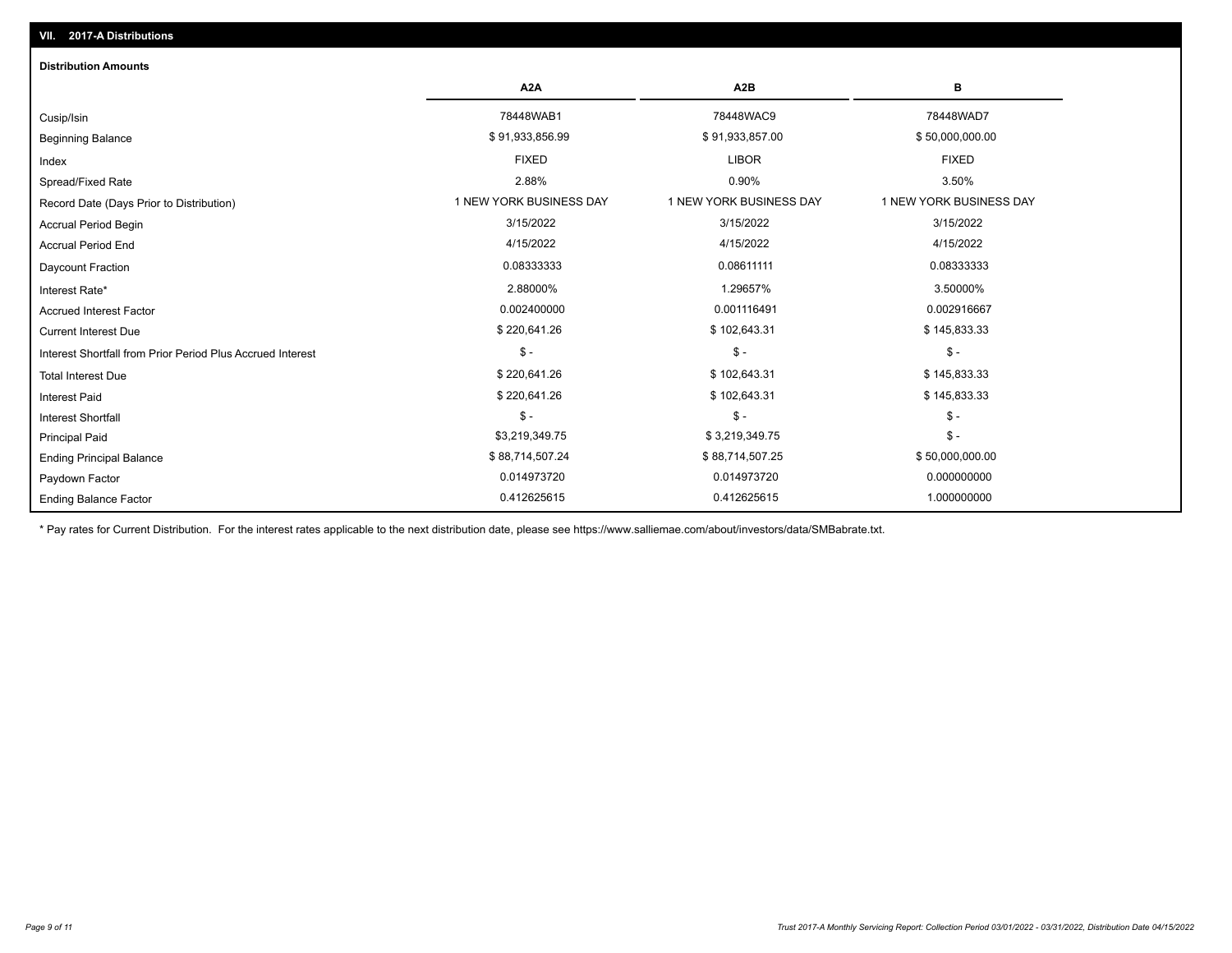### **Since Issued Total CPR**

$$
\text{total cPR} = 1 - \left(\frac{APB}{PPB}\right)^{\left(\frac{12}{MSC}\right)}
$$

APB = Actual period-end Pool Balance PPB = Projected period-end Pool Balance assuming no prepayments and no defaults Pool Balance = Sum(Principal Balance + Interest Accrued to Capitalize Balance) MSC = Months Since Cut-Off

I J Ι

#### **Since-Issued Total Constant Prepayment Rate (CPR)**

Since-Issued Total CPR measures prepayments, both voluntary and involuntary, for a trust student loan pool over the life of a transaction. For each trust distribution, the actual month-end pool balance is compared against a month-end pool balance originally projected at issuance assuming no prepayments and defaults. For purposes of Since- Issued Total CPR calculations, projected period end pool balance assumes in-school status loans have up to a six month grace period before moving to repayment, grace status loans remain in grace status until their status end date and then to move to full principal and interest repayment, loans subject to interim interest or fixed payments during their in-school and grace period continue paying interim interest or fixed payments until full